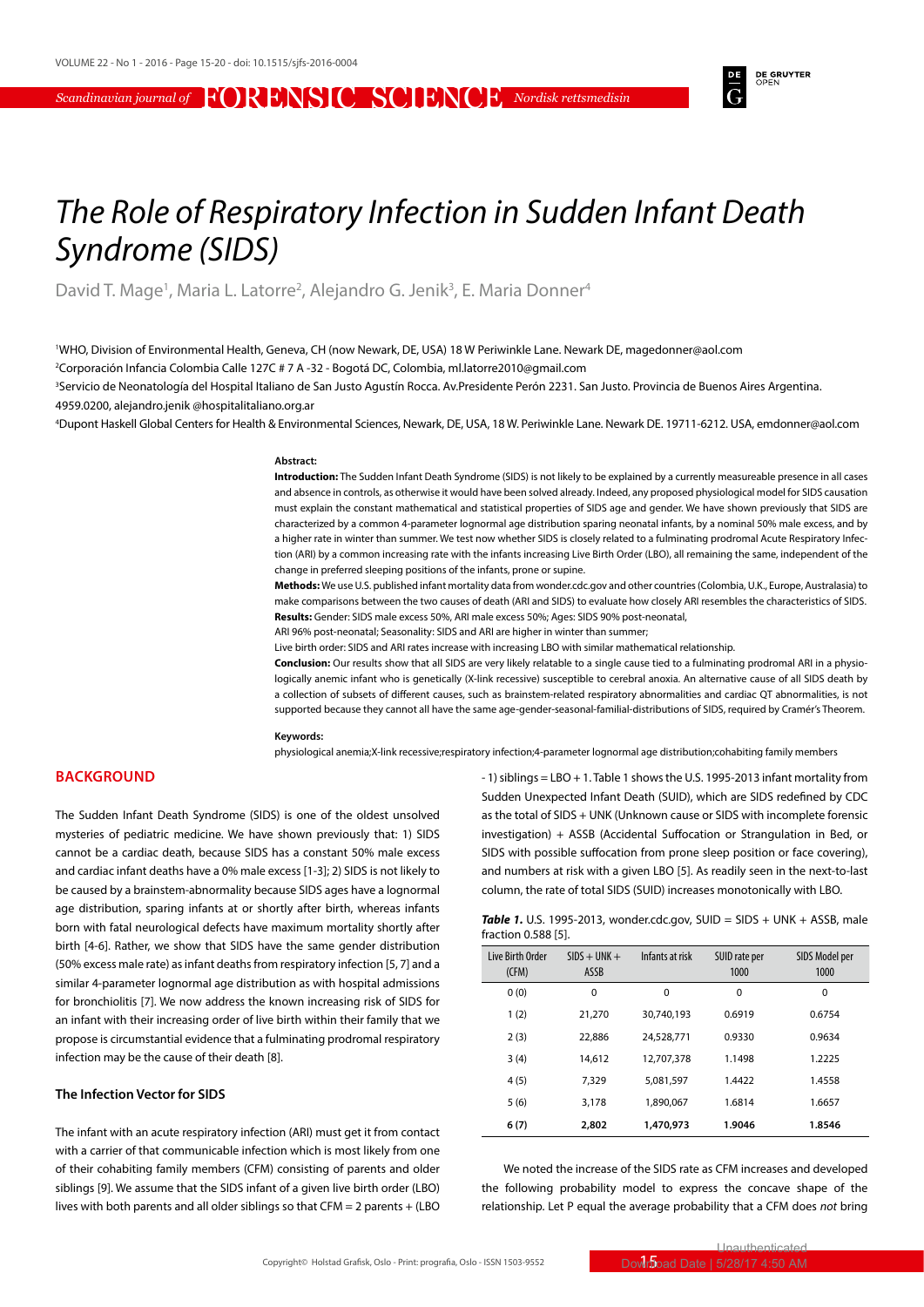

home a communicable respiratory infection. If the infant lives with CFM first order relatives then the probability that none of them is a carrier is  $P^{\Lambda \text{CFM}}$ . Therefore, the probability that the infant is exposed to *at least* one carrier CFM is 1 - P $\wedge$ CFM. Our model fit to these data is that P = 0.9 and the SIDS rate per 1000 at risk with a given LBO =  $3.55*(1 - 0.9^{\text{CFM}})$ . Figure 1 shows the goodness of fit of the model to these data. Note how the model goes to the origin (0 SIDS for cloned infants that have 0 CFM contacts), smoothly without any discontinuity. Therefore all SIDS are related to a possible source of an ARI.



*Figure 1*. U.S. 1995 - 2013 SUID rate/1000 increasing with family size CFM as a respiratory infection vector, with rate =  $3.55*(1 - 0.9^{\circ\text{CFM}})$ 

Table 2 shows the total number of U.S. SIDS (9ICD 798.0) of Whites and American Indians from the paper by Pezzino and Iyasu [10] as a function of their live birth order, with a total male fraction of 0.621. As shown for all races in the U.S. 1995-2013, the SIDS rate increases with the same form that we model here as  $4.5*(1 - 0.9^{\text{CFM}})$  per 1000 at risk. Figure 2 shows this same relational form as Figure 1.

*Table 2.* U.S. 1983-1987. SIDS of White and American Indian infants, male  $fraction = 0.621$ 

| Live Birth Order<br>(CFM) | SIDS 9ICD<br>798.0 | Infants at risk | Rate per<br>1000 | Model Rate per 1000 4.5 *<br>$(1 - 0.9^{\text{CHM}})$ [9] |
|---------------------------|--------------------|-----------------|------------------|-----------------------------------------------------------|
| 0(0)                      | 0                  | $\Omega$        | 0                | 0                                                         |
| 1(2)                      | 5.951              | 6,158,352       | 0.9663           | 0.8550                                                    |
| 2(3)                      | 6.481              | 4.726.397       | 1.3712           | 1.2195                                                    |
| 3(4)                      | 3.283              | 2,157,395       | 1.5217           | 1.5475                                                    |
| 4(5)                      | 2,017              | 1,165,435       | 1.7306           | 1.8427                                                    |

Table 3 shows SIDS LBO for Colombia, a semi-tropical South American country with a quite different climate and multiracial population than for North America and Europe [11,12]. Their child-care traditions and medical systems also have differences that may lead to difficulty in making international comparison. For instance, whereas the U.S. has decomposed earlier SIDS cases ICD-9 798.0 into ICD-10 SUID = SIDS (R95) + Unknown via absence of forensic autopsy (R99) + Accidental suffocation or strangulation in bed (ASSB) W75, Colombia lists the latter cases with category of ASSB under the rubric ICD-10 R98 as Unattended Death. Table 3 lists these cases and at risk birth populations as  $SUID = R95 + R98 + R99$  for 2008-2013.



*Figure 2.* U.S. 1983 - 1987 White and American Indian SIDS rate/1000 increasing with family size as a respiratory infection vector, with model rate  $= 4.5*(1 - 0.9^{\wedge \text{CFM}})$ 

*Table 3.* Colombia 2008-2013, SUID = R95, R98, R99 [11,12]

| Live Birth<br><b>Order</b><br>(CFM) | SIDS R95, R98, R99 | Infants at risk | Rate per 1000 | Model Rate per 1000<br>$= 0.6 * (1 - 0.9 \wedge \text{CFM})$ |
|-------------------------------------|--------------------|-----------------|---------------|--------------------------------------------------------------|
| 0(0)                                | 0                  | 0               | 0             | 0                                                            |
| 1(2)                                | 317                | 1,858,872       | 0.1705        | 0.1140                                                       |
| 2(3)                                | 179                | 1,208,067       | 0.1481        | 0.1626                                                       |
| 3(4)                                | 113                | 552,283         | 0.2046        | 0.2063                                                       |
| 4(5)                                | 44                 | 220.025         | 0.1999        | 0.2457                                                       |
| 5(6)                                | 27                 | 99,290          | 0.2719        | 0.2811                                                       |
| 6(7)                                | 16                 | 49,327          | 0.3243        | 0.3130                                                       |
| 7(8)                                | 9                  | 25,393          | 0.3544        | 0.3417                                                       |

*Source:* DANE [12]

Figure 3 shows these Colombian SUID data can also be modeled using the same form of the equation used for the U.S. SIDS/SUDI data in Figures 1 and 2. In this case the model is SUID rate =  $0.6 * (1 - 0.9^{\text{CFM}})$  per 1000 live births at each LBO.



*Figure 3.* Colombia 2008-2013 SUID (R95, R98, R99) rate/1000 increasing with family size as a respiratory infection vector, with model rate =  $0.6*(1)$  $-0.9^{\wedge \text{CFM}}$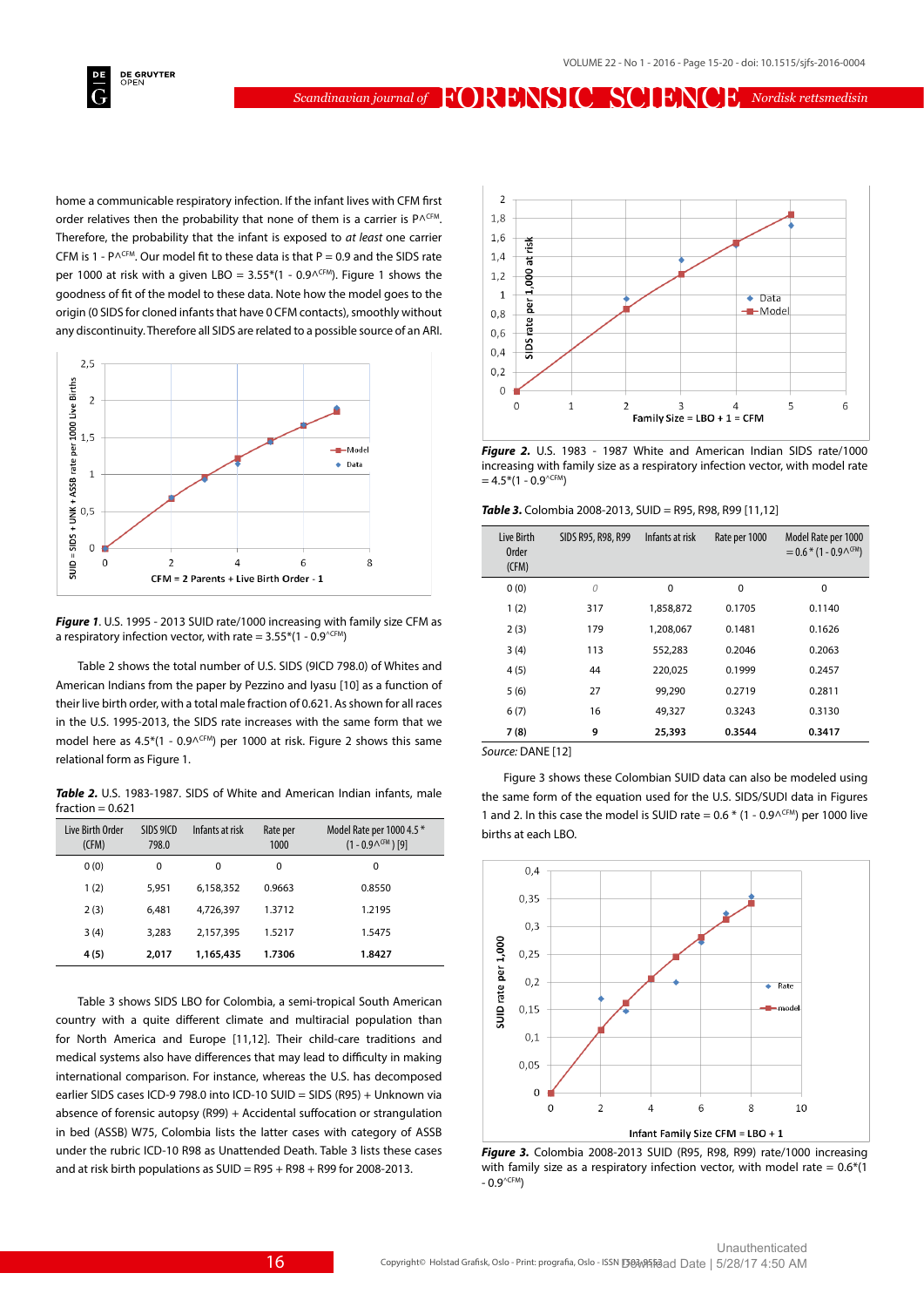**DE GRUYTER** 

Table 4 lists the international data on live birth order of 1,449 SIDS compiled by Carpenter et al. from studies by the European Concentrated Action on SIDS (ECAS) of some 20 countries, and additional non-ECAS SIDS cases from Ireland, Scotland, and New Zealand [13]. They also collected data on 4,654 controls from all these studies, both matched and unmatched. Note that this study reported rates differently than the other studies discussed in this paper. Here the SIDS were random samples from multiple studies and the controls were random samples from matched and non-matched non-SIDS control infants from the same countries and years. It is interesting to note that of the 1466 SIDS cases reported (17 without live birth order) there were 898 male SIDS giving a total male fraction of 898/1466 = 0.613 male that is virtually identical to the 0.612 male fraction we reported that was the basis for our recessive X-linkage model for SIDS and other respiratory causes of death [1, 14].

|  | Table 4. U.K., Europe and New Zealand. Carpenter et al. 2013. SIDS R95 [13] |  |  |
|--|-----------------------------------------------------------------------------|--|--|
|--|-----------------------------------------------------------------------------|--|--|

| <b>Live Birth</b><br><b>Order</b><br>(CFM) | <b>SIDS</b><br><b>R95</b> | $Con-$<br>trols | $SIDS+$<br>Controls | SIDS Rate per<br>$1.000$ SIDS + Controls | Model Rate per<br>$1,0000.792*(1 -$<br>$0.9 \wedge$ <sup>CFM</sup> ) |
|--------------------------------------------|---------------------------|-----------------|---------------------|------------------------------------------|----------------------------------------------------------------------|
| 0(0)                                       | 0                         | $\Omega$        | $\Omega$            | $\Omega$                                 | $\Omega$                                                             |
| 1(2)                                       | 407                       | 1.836           | 2.243               | 0.18145                                  | 0.15675                                                              |
| 2(3)                                       | 491                       | 1,566           | 2.057               | 0.23869                                  | 0.22357                                                              |
| 3(4)                                       | 280                       | 748             | 1.028               | 0.27237                                  | 0.28371                                                              |
| 4(5)                                       | 149                       | 304             | 453                 | 0.32891                                  | 0.33784                                                              |
| 5(6)                                       | 122                       | 200             | 322                 | 0.37888                                  | 0.38656                                                              |

Figure 4 shows these ECAS data can also be modeled using the same form of the equation used for the U.S. SIDS/SUDI data in Figures 1 and 2. In this case the model is SIDS rate =  $0.792*(1 - 0.9^{\text{CFM}})$  per 1000 live births at each LBO.



*Figure 4.* International SIDS rate/1000 increasing with CFM = LBO + 1 as a respiratory infection vector, rate =  $0.792*(1 - 0.9^{\wedge \text{CFM}})$ 

Table 5 shows the U.S. infant mortality rate from both Upper and Lower Acute Respiratory Infections (ARI) from 1995-2013 [5]. The corresponding codes are ICD-10, J00-J06, J20-J22, ICD-9 460-466. As for SIDS, the ARI mortality rate increases with (CFM) in Figure 5, and with a similar mathematical relationship for prediction as from Colombia in Figure 3. Colombia, unlike the U.S., has no cold winter season, and maximal infant respiratory infection and SIDS both occur during the rainy season. Thus, this supports our finding that SIDS appears to have a causal relationship to the initial fulmination of a prodromal ARI that may cause neuronal death in the physiologically susceptible infants [8]. We note that many U.S. medical examiners do not culture lung exudate of potential SIDS cases because "of a perceived lack of testing utility" [15], and that in many cases the cultures are negative in spite of other evidence of severe sepsis [16].

*Table 5.* U.S. 1995-2013. wonder.cdc.gov. Acute upper and lower respiratory infection mortality. ICD-10 J00-J06, J20-J22, ICD-9 460-466. [5]

| <b>Live Birth</b><br><b>Order</b><br>(CFM) | ARI J00-J06,<br>$J20-J22$<br>9ICD 460-466 | Infants at<br>risk | Rate per<br>100,000 | Model Rate per<br>$100,000 = 0.636*$<br>$(1 - 0.9^{\text{CFM}})$ |
|--------------------------------------------|-------------------------------------------|--------------------|---------------------|------------------------------------------------------------------|
| 0(0)                                       | 0                                         | $\Omega$           | $\Omega$            | 0                                                                |
| 1(2)                                       | 280                                       | 30.740.193         | 0.9108              | 1.2084                                                           |
| 2(3)                                       | 387                                       | 24.528.771         | 1.5777              | 1.7235                                                           |
| 3(4)                                       | 265                                       | 12.707.378         | 2.0854              | 2.1872                                                           |
| 4(5)                                       | 139                                       | 5.081.597          | 2.7353              | 2.6044                                                           |
| 5(6)                                       | 58                                        | 1.890.067          | 3.0686              | 2.9800                                                           |
| 6(7)                                       | 50                                        | 1,470,973          | 3.3991              | 3.3180                                                           |

Figure 5 shows the same relationship for ARI to LBO as SIDS and SUID.



*Figure 5.* U.S. 1995 - 2013 ARI rate/100,000 increasing with CFM as a respiratory infection vector, with rate =  $6.36*(1 - 0.9^{\text{CFM}})$ 

#### **Encephalopathy, Unspecified (EU):**

The U.S. National Institute of Neurological Disorders and Stroke (NINDS) describes encephalopathy as "any diffuse disease of the brain that alters brain function or structure." That is, in common usage, "any brain disease, disorder or disease of the brain, dysfunction of the brain, degeneration of brain function, and brain damage or malfunction."(17) The U.S. CDC lists encephalopathy, unspecified (EU ICD-10 G93.4), as a cause of infant death without specific indication of which areas of the brain may be involved (5). Consequently, possibly SIDS-related medullary seratonergic deficits that may develop during gestation when the medullary seratonergic system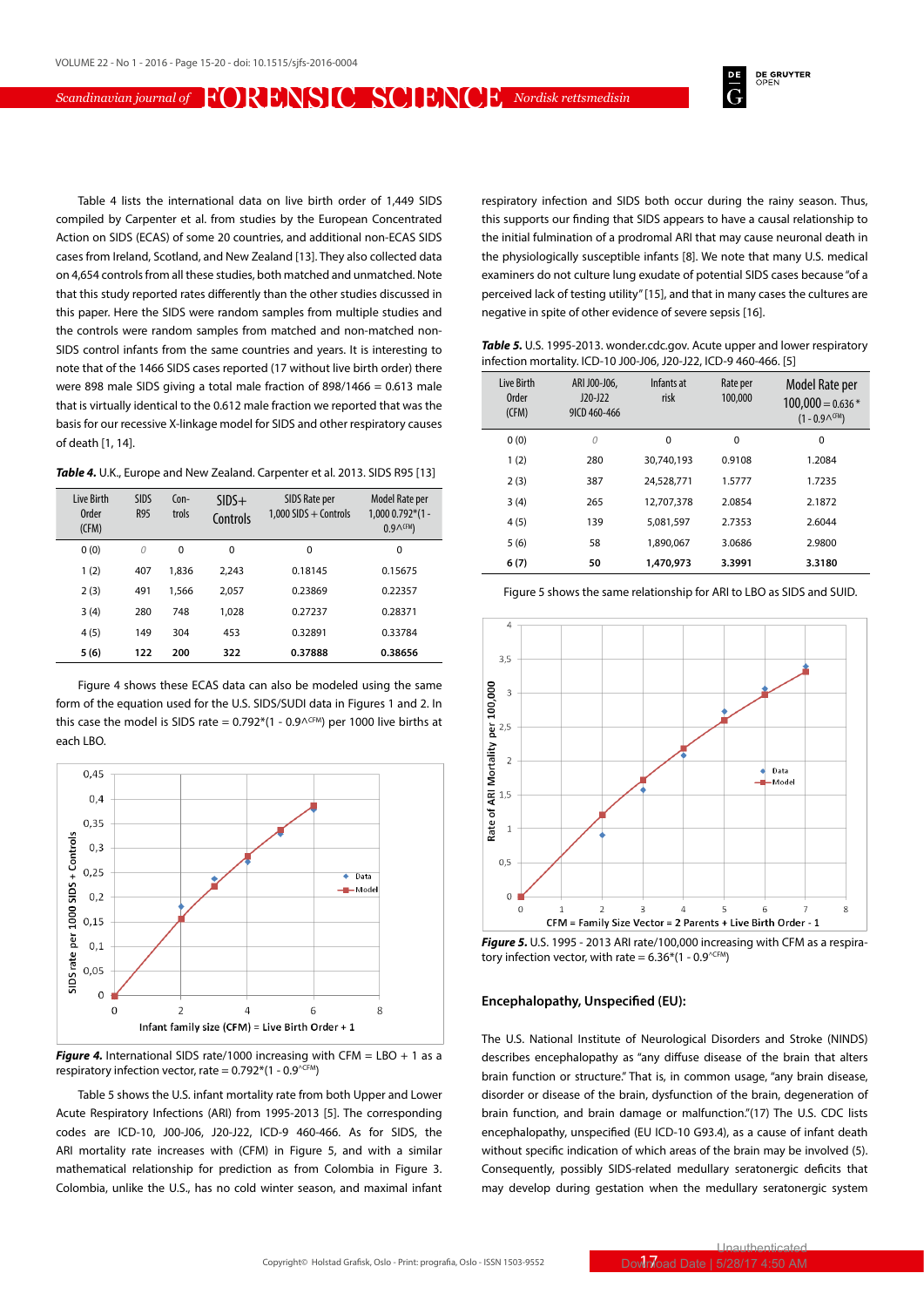

is forming, are not necessarily included in these EU causes of death. For example, a suboptimal intrauterine environment, with hypoxia from iron deficiency anemia, is known to cause neurological abnormality (6, 18). Therefore, we only propose that the relations we show herein for death by EU only apply to unspecified locus encephalopathy in general. Thus, they cannot be definitively shown to apply to the serotonergic medulla abnormalities that have been proposed to apply to a partial subset of SIDS (19). We also note recent discussion of the difficulty of discerning between cerebral post-mortem changes and ante-mortem ischemic injury (20).

In comparison to SIDS and ARI which have increasing risks of mortality with increasing family size as potential carriers of an ARI, infant mortality from EU is relatively independent of the infant's family size or live birth order. Table 6 shows U.S. data on this cause [5].

*Table 6.* U.S. 1995-2013. EU death, CDC wonder.cdc.gov ICD-10 G93.4, ICD-9 348.3 [5]

| Live Birth Order<br>(CFM) | Encephalopathy<br><b>Unspecified</b><br>ICD-10 G93.4<br>$ICD-9348.3$ | Infants at risk | Rate per<br>10,000 | No appropriate<br>model for BAE |
|---------------------------|----------------------------------------------------------------------|-----------------|--------------------|---------------------------------|
| 1(2)                      | 200                                                                  | 30.740.193      | 0.06505            | ۰                               |
| 2(3)                      | 152                                                                  | 24,528,771      | 0.06197            | ۰                               |
| 3(4)                      | 67                                                                   | 12.707.378      | 0.05272            | ۰                               |
| 4(5)                      | 29                                                                   | 5.081.597       | 0.05706            | ۰                               |
| 5(6)                      | 12                                                                   | 1.890.067       | 0.06349            | ۰                               |
| 6(7)                      | 13                                                                   | 1,470,093       | 0.08838            |                                 |

Figure 6 shows that the family size of the infant dying from EU, has no consistent relation to family size or LBO. In addition, 60% of these infants die from EU in the first 4 weeks of life, but SIDS spares the neonate [4-6].



*Figure 6.* U.S. 1995-2013 Encephalopathy, Unspecified rate per 10,000 not steadily increasing with family size  $(LBO + 1)$ 

Figures 7 and 8 show that the age distribution of SIDS and Hospital admissions for bronchiolitis in Scotland 1982-1990, have the same lognormal form, as well as the same male fractions (SIDS 0.612 and Bronchiolitis 0.614). Gupta et al. [7] came to the conclusion that "the two conditions do not appear to be closely related" by a chi-square test and analyses of their autocorrelation structures. They attributed the bronchiolitis hospitalization cases to the ubiquitous respiratory syncytial virus (RSV) to which virtually all infants are exposed by the end of the second year of life. However, there are several reasons why the statistical comparison between SIDS and RSV hospitalization may show no significant relation if one did exist:







*Figure 8.* Monthly (m) age distribution of SIDS Scotland, 1982-1990, Gupta et al. [7]

All statistical testing assumes that measurements are made without error, but SIDS have false positives and false negatives. Thus Recorded SIDS  $(RS) =$  Actual SIDS  $(AS)$  + False Positives (FP) - False Negatives (FN). Therefore the expected variance of  $RS = Sum$  of variances of  $AS + FP + FN$ . But not all N infant RSV infections lead either to actual SIDS (AS) or admission for hospitalization (HA) for bronchiolitis. If healthy infants first receive an RSV and do not die of SIDS, we assume they either receive home medical treatment (HMT) or are admitted to hospital for treatment (HA). Therefore  $HA = N - AS - HMT$ . Then from statistical theory the expected variance of HA = Sum of variances of N, RS, FP, FN and HMT. In addition, not all ARI are caused by RSV [8]. Therefore, SIDS should have been compared to all infant hospitalizations for upper and lower ARI, not just those for bronchiolitis.

In summary, we have shown here, and in other SJFS papers [21-23], the following mathematical relationships that SIDS display, and must be explained by any other proposed cause for SIDS, while obeying Cramér's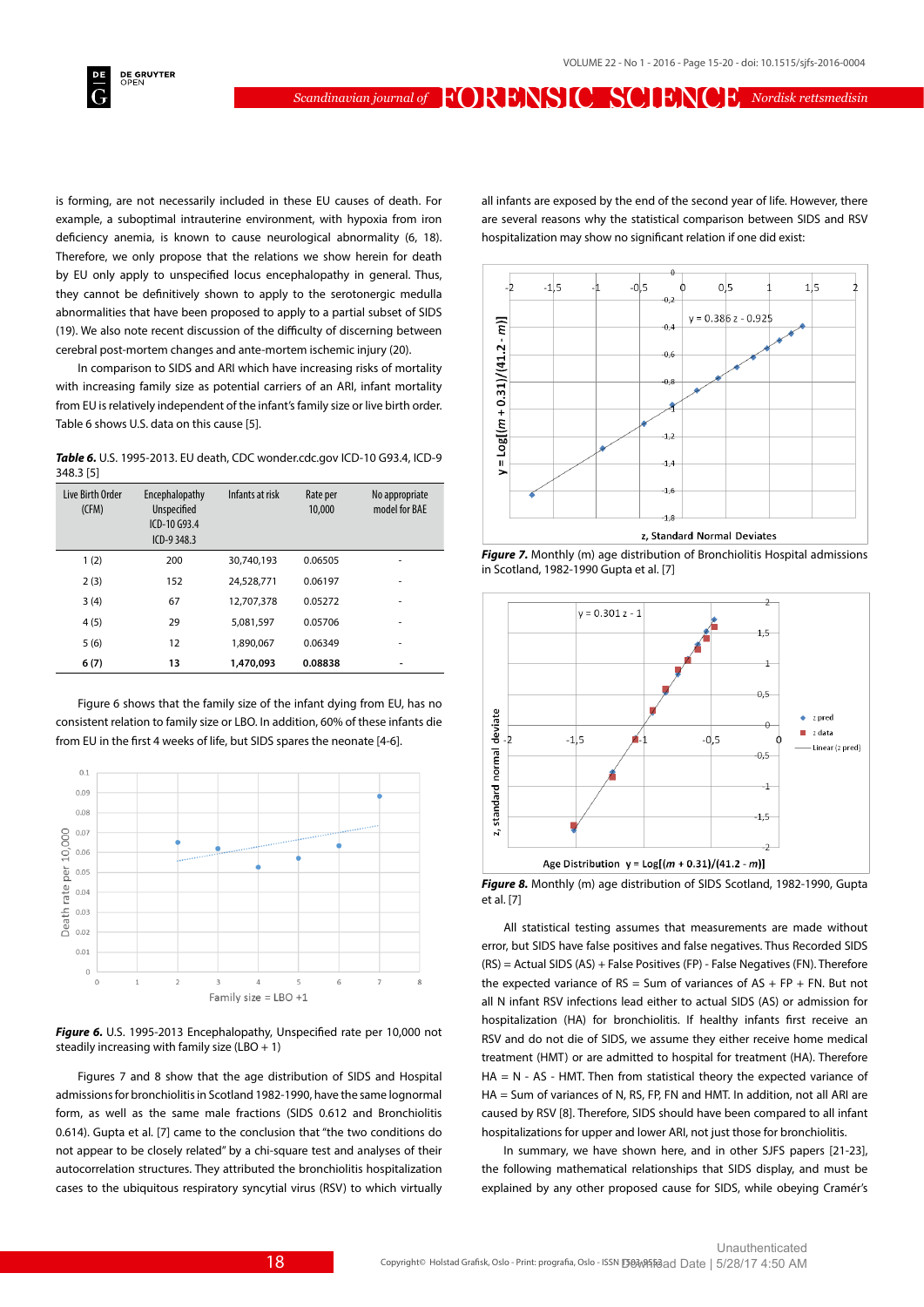**DE GRUYTER**<br>OPEN

Theorem [24] because SIDS ages have a normal transform distribution:

1) The constant 50% male excess rate compared to the female rate for equal numbers of infants at risk. Given the nominal 5% excess male birth rate this leads to the observed male fraction of 0.61 [1, 25];

2) The left-censored 4-parameter lognormal (Johnson  $S_{B}$ ) age distribution that has 3rd and 4th parameters of order -0.31 and 41.2 months with median of approximately -1 and approximate standard deviation of 0.3;

3) The increased risk of SIDS with the infant's increasing numbers of older siblings by the factor  $(1 - 0.9^{\text{CFM}})$  where CFM = 2 parents + (LBO - 1) siblings, and;

4) Maximum SIDS rate in winter months and minimum rate in summer months [26].

To our knowledge, no other cause of SIDS has been proposed that meets these essential conditions that are necessary, but insufficient, to prove that they are the cause of SIDS. For proof of its causation, the predicted missing X-linked  $p = 1/3$  dominant allele that is protective of neuronal cell death by acute anoxic encephalopathy by enabling the infant to shift from aerobic to anaerobic oxidation must be identified [3, 14]. This may be difficult because of the likely presence of false positive SIDS in the study cohorts, where a non-SIDS cardiac cause of death or a case of infanticide may have been missed. In addition, our model requires that the SIDS infant be in the lowest percentile (-2σ) of hemoglobin from the natural physiological anemia that occurs for all infants between 2 and 3 months of age [27-30]. However, due to the gravitational settling of the red blood cells (RBC) during hemostasis leading to lividity, an accurate blood Hb cannot be measured. If all infants in a birth cohort had their blood Hb measured at birth then perhaps the lowest Hb infants could be identified as the susceptible cohort and treated to increase their Hb.

In conclusion, we propose that if the most physiologic-anemic infants can be identified and treated, and if the enzyme coded for by a protective putative dominant X-linked allele can be identified and given to the unprotected infant, then it may be possible to reduce infant mortality significantly by reducing the numbers of infants dying from all respiratory causes [31].

## **REFERENCES**

- [1] Mage DT, Donner M. A genetic basis for the sudden infant death syndrome sex ratio. Med Hypotheses. 1997 Feb;48(2):137-142.
- [2] Mage DT, Donner EM. The fifty percent male excess of infant respiratory mortality. Acta Paediatr. 2004 Sep;93(9):1210-1215.
- [3] Mage DT, Donner EM. Is excess male infant mortality from sudden infant death syndrome and other respiratory diseases X-linked? Acta Paediatr. 2014 Feb;103(2):188-193.
- [4] Mage DT. A probability model for the age distribution of SIDS. JSIDS & Infant Mortality 1996;1 (1):13-31.
- [5] United States Department of Health and Human Services (US DHHS), Centers of Disease Control and Prevention (CDC), National Center for Health Statistics (NCHS), Division of Vital Statistics (DVS). Linked Birth / Infant Death Records 1995- 2013. Last accessed at http://wonder.cdc.gov/lbd-current.html on Mar 4, 2016 2:54:13 PM
- [6] Guntheroth WG, Spiers PS (2007) The triple risk hypotheses in Sudden Infant Death Syndrome. Pediatrics 110: e64.
- [7] Gupta R, Helms PJ, Jolliffe IT, Douglas AS. Seasonal variation in sudden infant death syndrome and bronchiolitis--a common mechanism? Am J Respir Crit Care Med. 1996 Aug;154(2 Pt 1):431-435.
- [8] Farber S. Fulminating streptococcus infections in infancy as a cause of sudden death. NEJM. 1934;211:154-158.
- [9] Musher DM. How contagious are common respiratory tract infections? N Engl J Med 2003;348:1256-1266. http://www.health.harvard.edu/family\_health\_guide/ respiratory-tract-infection-is-it-contagious-the-family-healthguide. Accessed April 26, 2015
- [10] Pezzino G, Iyasu S. Sudden Infant Death Syndrome among American Indians. 1996. J SIDS and Infant Mortality 1;1:3-11.)
- [11] Latorre ML, Barbosa S, Hernández LJ, Mage DT. (2015). Síndrome Infantil de Muerte Súbita (SIMS) y otras Súbitas e Inesperadas Muertes Infantiles (SIMI): uso de un modelo logarítmico para analizar el comportamiento epidemiológico

en Bogotá y en Colombia , entre los años 2005 y 2010. *Revista Colombiana de Pediatría*. 48;1:9-14.

- [12] Statistics Colombia. 2014 DANE/Censos y Demografía EEVV por Número de Hijos Nacidos Vivos de la Madre
- [13] Carpenter R, McGarvey C, Mitchell EA, Tappin DM, Vennemann MM, Smuk M, Carpenter JR. Bed sharing when parents do not smoke: is there a risk of SIDS? An individual level analysis of five major case-control studies. BMJ Open. 2013 May 28;3(5). pii: e002299. doi: 10.1136/bmjopen-2012-002299.
- [14] Naeye RL, Burt LS, Wright DL, Blanc WA, Tatter D. Neonatal mortality, the male disadvantage. Pediatrics. 1971 Dec;48(6):902-906.
- [15] Brooks EG, Gill JR: National Association of Medical Examiners NAME Ad Hoc Committee for Bioterrorism and Infectious Disease. Testing for Infectious Diseases in Sudden Unexpected Infant Death: A Survey of Medical Examiner and Coroner Offices in the United States. Pediatr. 2015 Jul;167(1):178-82.e1. doi: 10.1016/j. ipeds.2015.04.007.
- [16] Phua J, Ngerng W, See K, Tay C, Kiong T, Lim H, Chew M, Yip H, Tan A, Khalizah H, Capistrano R, Lee K, Mukhopadhyay A. Characteristics and outcomes of culturenegative versus culture-positive severe sepsis. Crit Care. 2013 Sep 12;17(5):R202. doi: 10.1186/cc1289620
- [17] Pinson R. Encephalopathy. ACP Hospitalist, January 2015
- [18] Hardy JB, Drage JS, Jackson EC. The First Year of Life. The Collaborative Perinatal Project of the National Institute of Neurological and Communicative Disorders. 1979 The Johns Hopkins University Press, Baltimore.
- [19] Kinney HC, Cryan JB, Haynes RL, Paterson DS, et al. Dentate gyrus abnormalities in sudden unexplained death in infants: morphological marker of underlying brain vulnerability. Acta Neuropathol. 2015 Jan;129(1):65-80. doi:10.1007/s00401-014- 1357-0. Epub 2014 Nov 25. PubMed PMID: 25421424
- [20] Montaldo P, Chaban B, Lally PJ, Sebire NJ, *et al.* Quantification of antemortem hypoxic ischemic brain injury by post-mortem cerebral magnetic resonance imaging in neonatal encephalopathy. Eur J Paediatr Neurol. 2015

Unauthenticated